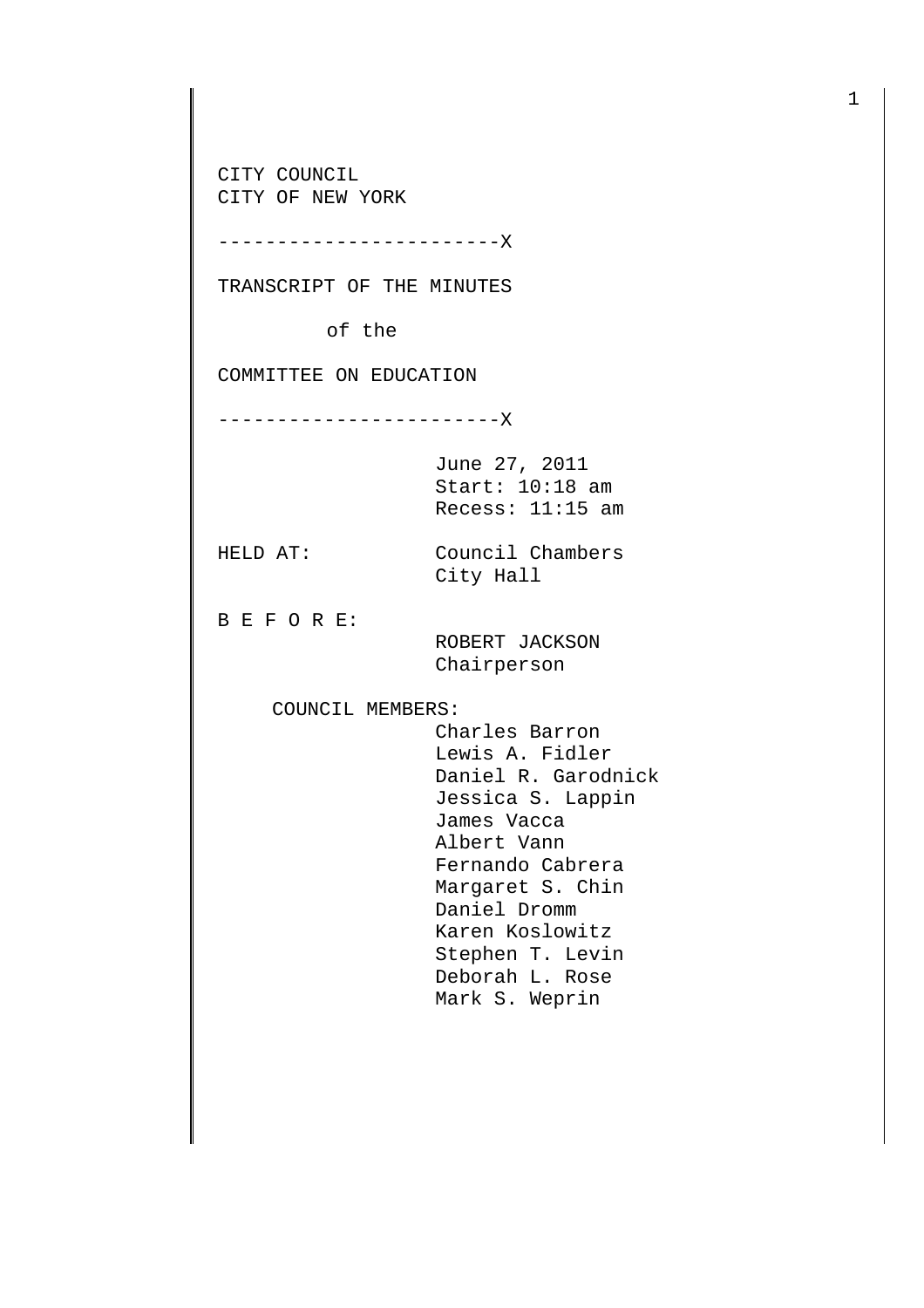## A P P E A R A N C E S

COUNCIL MEMBERS:

 Vincent M. Ignizio Eric A. Ulrich David G. Greenfield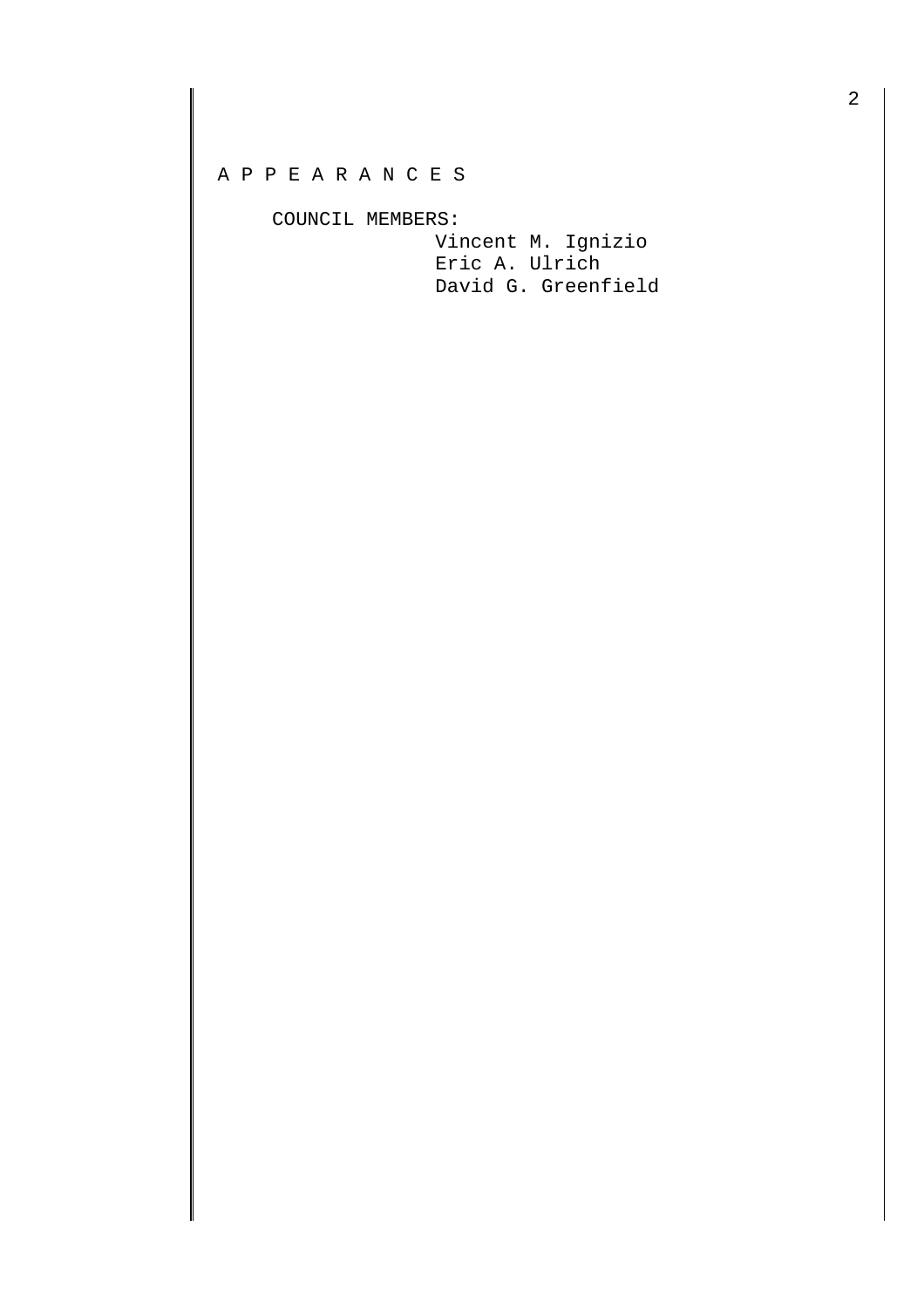| $\mathbf 1$    | 3<br>COMMITTEE ON EDUCATION                        |
|----------------|----------------------------------------------------|
| $\overline{2}$ | CHAIRPERSON JACKSON: Good morning,                 |
| 3              | everyone. Today is Monday, June 27 at 10:18am.     |
| 4              | We are close to the end of our budgetary session.  |
| 5              | I'd like to introduce the members that are present |
| 6              | this morning from my right to my left, Council     |
| 7              | Member Lew Fidler of Brooklyn, Council Member Dan  |
| 8              | Garodnick of Manhattan, Council Member Margaret    |
| 9              | Chin of Manhattan, Council Member James Vacca of   |
| 10             | the Bronx, Council Member Karen Koslowitz of       |
| 11             | Queens, Council Member Danny Dromm of Queens,      |
| 12             | Council Member Charles Barron of Brooklyn-said he  |
| 13             | has my back--along with the appropriate staff. My  |
| 14             | name is Robert Jackson. I'm Chair of the           |
| 15             | Committee.                                         |
| 16             | Today we will be voting on two                     |
| 17             | bills, Intro No. 364-A and Intro No. 354. Intro    |
| 18             | No. 364-A is a bill sponsored by Council Member    |
| 19             | Lew Fidler that would amend the City Charter to    |
| 20             | require the Department of Education do you want    |
| 21             | me to wait? Okay. Yeah.                            |
| 22             | [background conversation]                          |
| 23             | CHAIRPERSON JACKSON: Are you good?                 |
| 24             | Let me go back. So let me introduce the members    |
| 25             | that are present this morning, to my right,        |
|                |                                                    |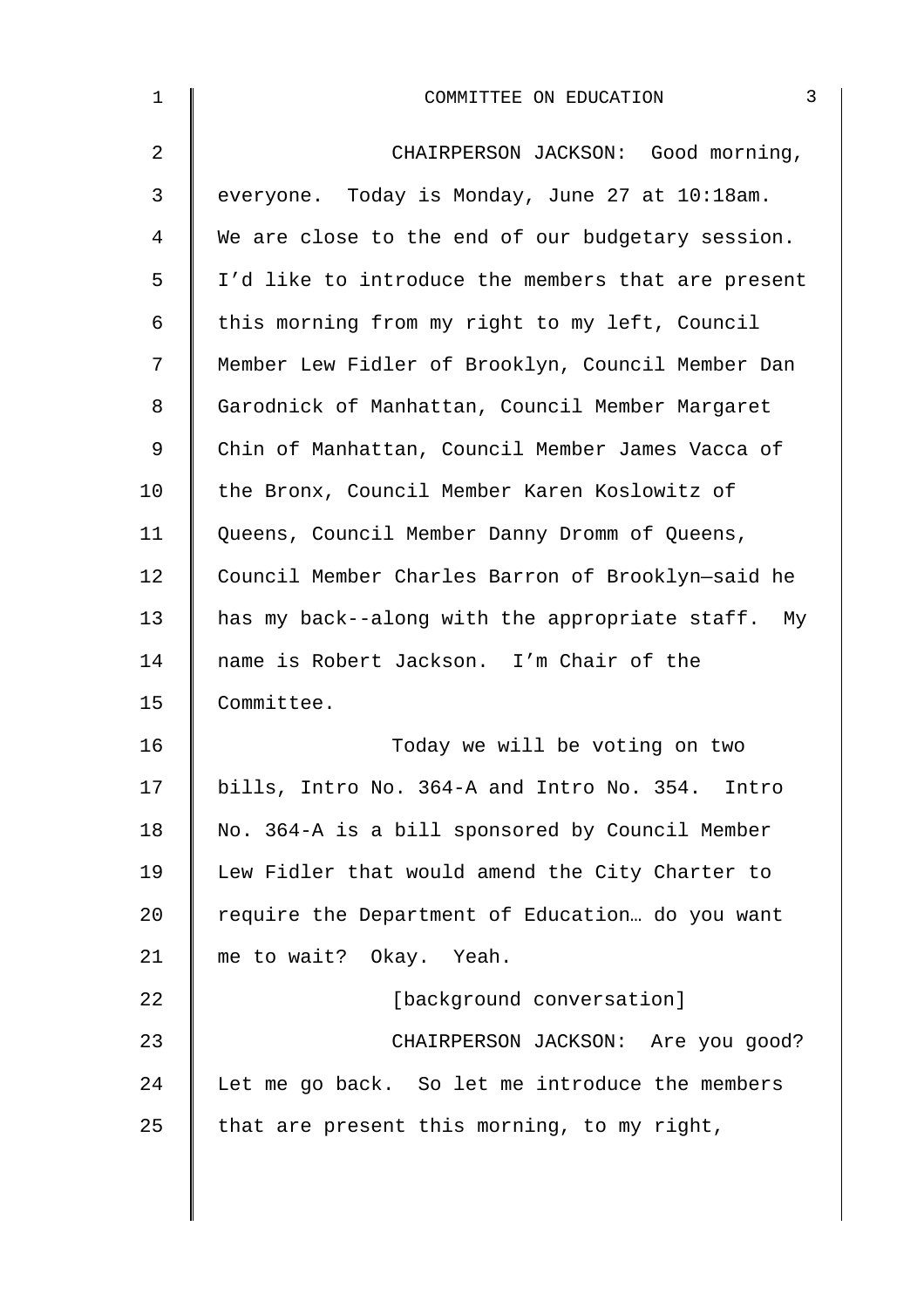| $\mathbf 1$    | COMMITTEE ON EDUCATION                             | $\overline{4}$ |
|----------------|----------------------------------------------------|----------------|
| $\overline{a}$ | Council Member Lew Fidler of Brooklyn, directly    |                |
| 3              | behind me, Council Member Charles Barron of        |                |
| 4              | Brooklyn, next to him, Council Member Al Vann of   |                |
| 5              | Brooklyn, next to me, Dan Garodnick of Manhattan,  |                |
| 6              | Margaret Chin of Manhattan, Jimmy Vacca of the     |                |
| 7              | Bronx, Karen Koslowitz of Queens, Danny Dromm of   |                |
| 8              | Queens and myself, Robert Jackson; I chair the     |                |
| $\mathsf 9$    | Committee.                                         |                |
| 10             | Today we will be voting on two                     |                |
| 11             | bills, Intro No. 364-A and Intro No. 354. Intro    |                |
| 12             | No. 364-A is a bill sponsored by our colleague,    |                |
| 13             | Council Member Lew Fidler, that would amend the    |                |
| 14             | City Charter to require the Department of          |                |
| 15             | Education to provide data regarding students who   |                |
| 16             | are transferred to an alternative school as a      |                |
| 17             | result of a school closure, and I will call on     |                |
| 18             | Council Member Lew Fidler to talk more about his   |                |
| 19             | proposed bill in a moment. Intro No. 354 is a      |                |
| 20             | bill I sponsored that would amend the City Charter |                |
| 21             | to require the Department of Education to provide  |                |
| 22             | data regarding student discharges. For those who   |                |
| 23             | don't know, the Department of Education has a      |                |
| 24             | number of categories of students who left school   |                |
| 25             | before graduating, but are characterized           |                |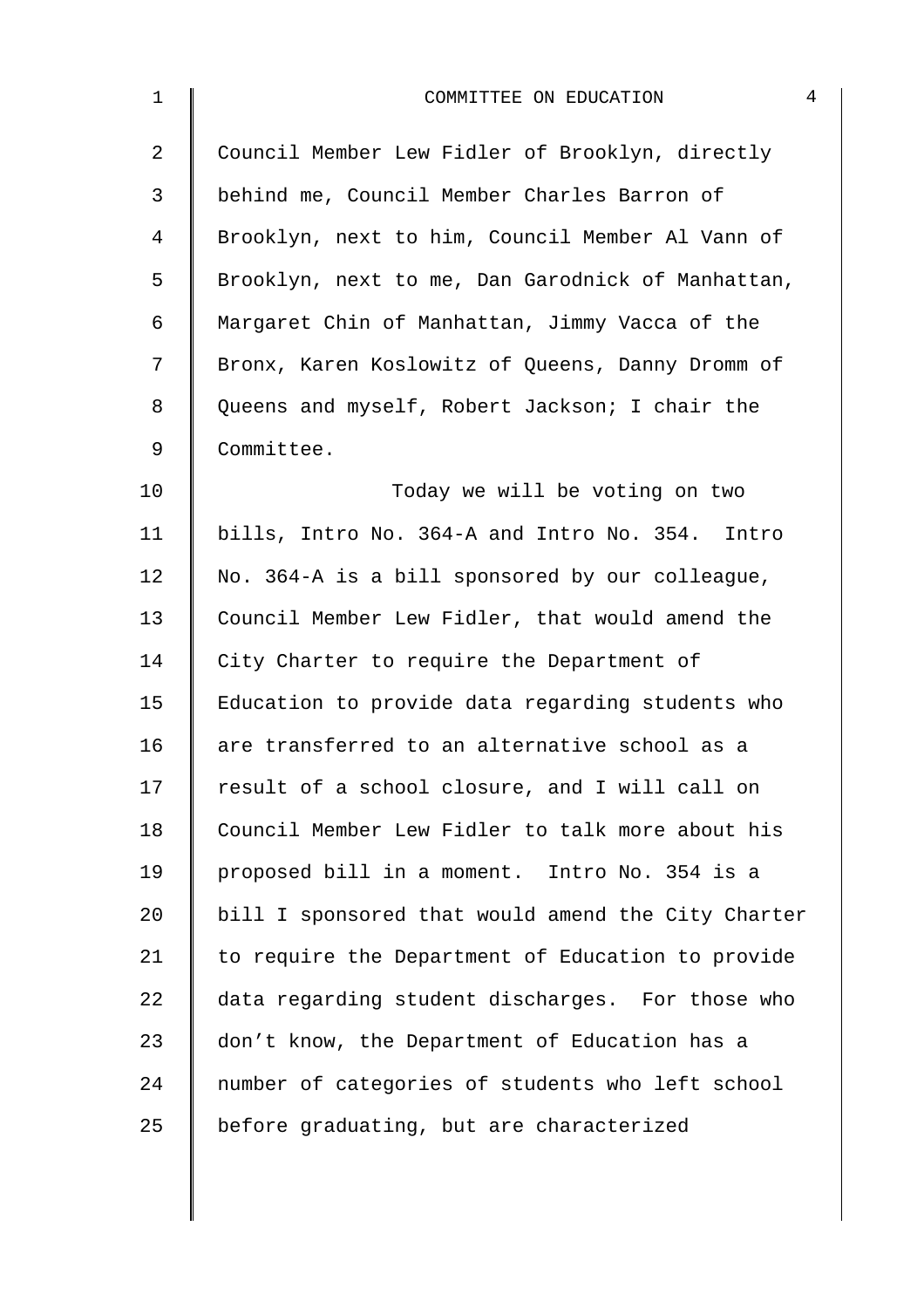| $\mathbf 1$    | 5<br>COMMITTEE ON EDUCATION                        |
|----------------|----------------------------------------------------|
| $\overline{2}$ | "discharges" from the school system rather than    |
| 3              | drop outs. Students who move to a location         |
| 4              | outside of the city of New York or who transfer to |
| 5              | a private or parochial school for instance are     |
| 6              | considered discharges; however, there is           |
| 7              | significant controversy regarding whether students |
| 8              | characterized as discharges by the Department of   |
| 9              | Education are considered drop outs under federal   |
| 10             | law. For example, at various times the Department  |
| 11             | of Education has considered discharges students    |
| 12             | who left school after turning 21 years of age or   |
| 13             | those who transferred to a GED program or left     |
| 14             | school due to a pregnancy or parenting             |
| 15             | responsibility. Just to be clear, students who     |
| 16             | are considered as discharges are not included in   |
| 17             | calculations to determine graduation rates and     |
| 18             | some critics charge that the Department of         |
| 19             | Education has overused their "discharge" category  |
| 20             | as a means to inflate graduation rates. The data   |
| 21             | required by Intro 354 will bring a level of        |
| 22             | transparency to the student discharge procedures.  |
| 23             | And with that, let me turn to our colleague,       |
| 24             | Council Member Lew Fidler to say a few words on    |
| 25             | his bill, Intro No. 364-A. Council Member Fidler?  |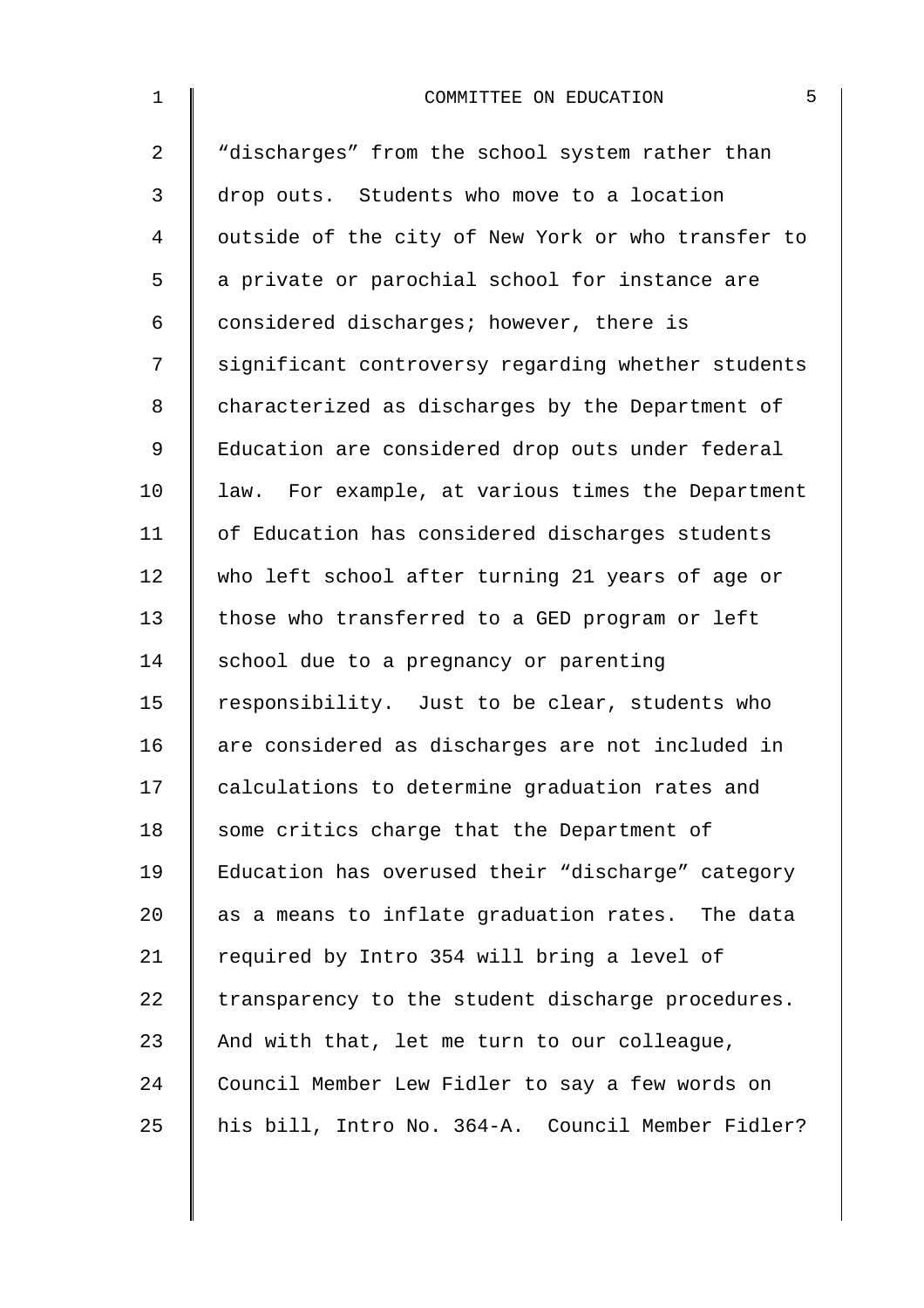| $\mathbf 1$    | 6<br>COMMITTEE ON EDUCATION                        |
|----------------|----------------------------------------------------|
| $\overline{2}$ | COUNCIL MEMBER FIDLER: [off mic]                   |
| 3              | I'm afraid someone's going to jump and scream - -  |
| 4              | at me. For the last couple of years, many of us    |
| 5              | at the Council have been engaging in an ongoing    |
| 6              | policy debate with the Bloomberg Administration    |
| 7              | and DOE about whether or not closing schools is    |
| 8              | the right way to improve education or whether or   |
| $\mathsf 9$    | not the appropriate thing to do is to just fix the |
| 10             | schools that are not doing the job. Part of that   |
| 11             | argument is the collateral damage that some of us  |
| 12             | believe is done to students who are affected by a  |
| 13             | school closing and I have always had the intuitive |
| 14             | feeling that they are forgotten and that they      |
| 15             | suffer. Unfortunately, it can only be an           |
| 16             | intuitive feeling because we don't have any data   |
| 17             | that tracks these kids, and that is what this bill |
| 18             | does. This bill will track those kids. We will     |
| 19             | now be able to engage in a better discussion,      |
| 20             | perhaps argument. Maybe it will turn out that      |
| 21             | they're right and I'm wrong, but I think it's      |
| 22             | important that we have the facts. I want to thank  |
| 23             | the entire Council staff, particularly the         |
| 24             | Education Committee staff for managing to get this |
| 25             | done, while we are in the heat of an enormous      |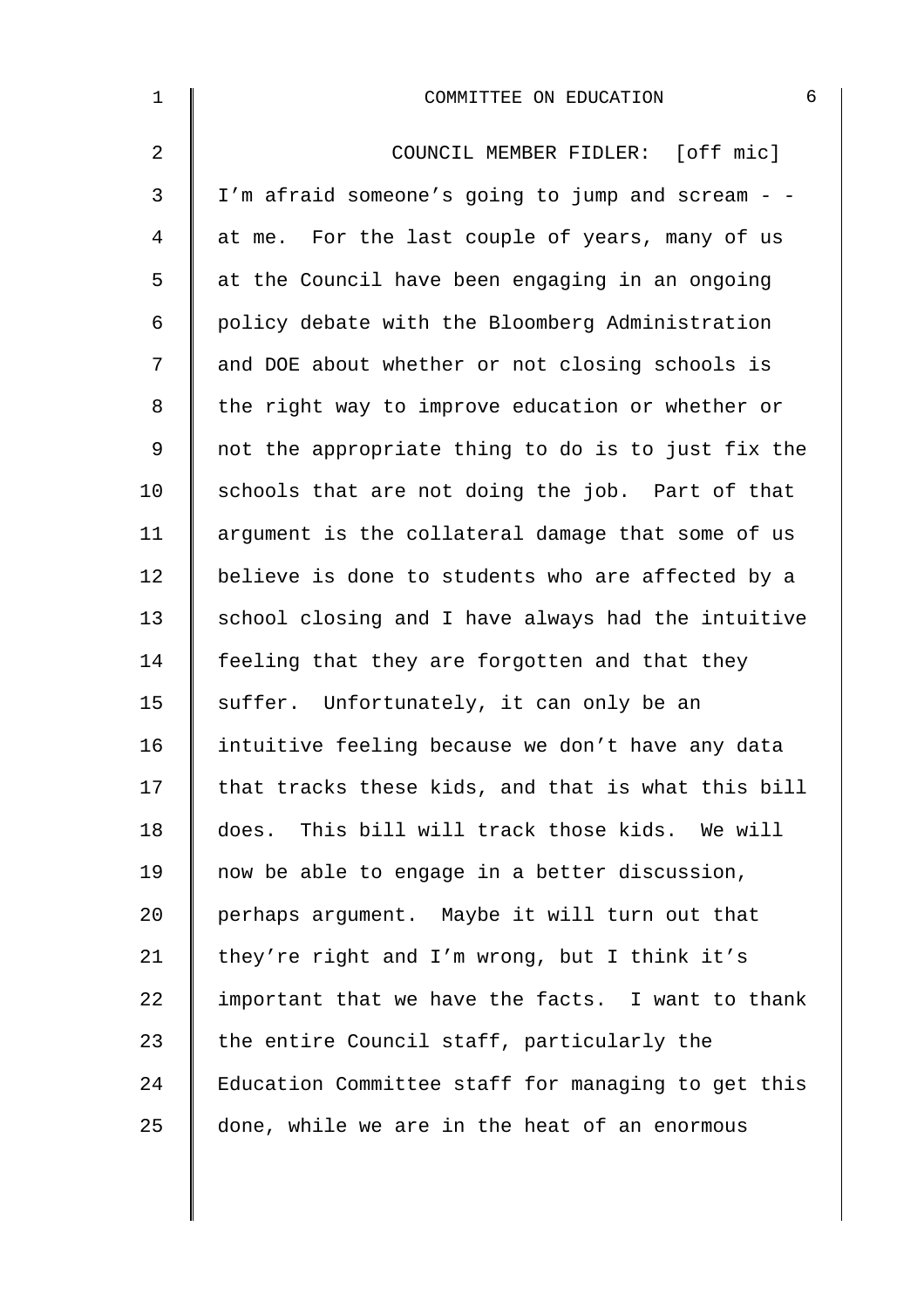| $\mathbf 1$    | 7<br>COMMITTEE ON EDUCATION                        |
|----------------|----------------------------------------------------|
| $\overline{a}$ | budget battle, in which we can proudly say that we |
| $\mathbf{3}$   | did not lay off any teachers. I know that this is  |
| 4              | the definition of multi-tasking, folks. This was   |
| 5              | a tough bill to negotiate and a complicated bill   |
| 6              | and to get it done while we were negotiating a 60  |
| 7              | some odd billion dollar budget is really a         |
| 8              | testimony to the staff, so thank you and I urge my |
| 9              | colleagues to support the bill.                    |
| 10             | CHAIRPERSON JACKSON: Thank you,                    |
| 11             | Council Member Fidler. Also, we have been joined   |
| 12             | by our colleagues Council Member Eric Ulrich, he's |
| 13             | standing over there. Where's Council Member        |
| 14             | Debbie Rose? I saw her come in. She's behind me    |
| 15             | along with Council Member Mark Weprin of Queens.   |
| 16             | With that, let me just explain to you that I said  |
| 17             | we were voting on Intro No. 354-I was incorrect;   |
| 18             | we are voting on 354-A, which is an amendment from |
| 19             | the original bill.                                 |
| 20             | Let me just communicate to all my                  |
| 21             | colleagues the fiscal impact of these two bills.   |
| 22             | Concerning 354-A, we believe at the City Council   |
| 23             | there will be no fiscal impact as far as revenues  |
| 24             | resulting from the enactment of this legislation   |
| 25             | of 354-A; whereas on bill Intro No. 364-A, we do   |
|                |                                                    |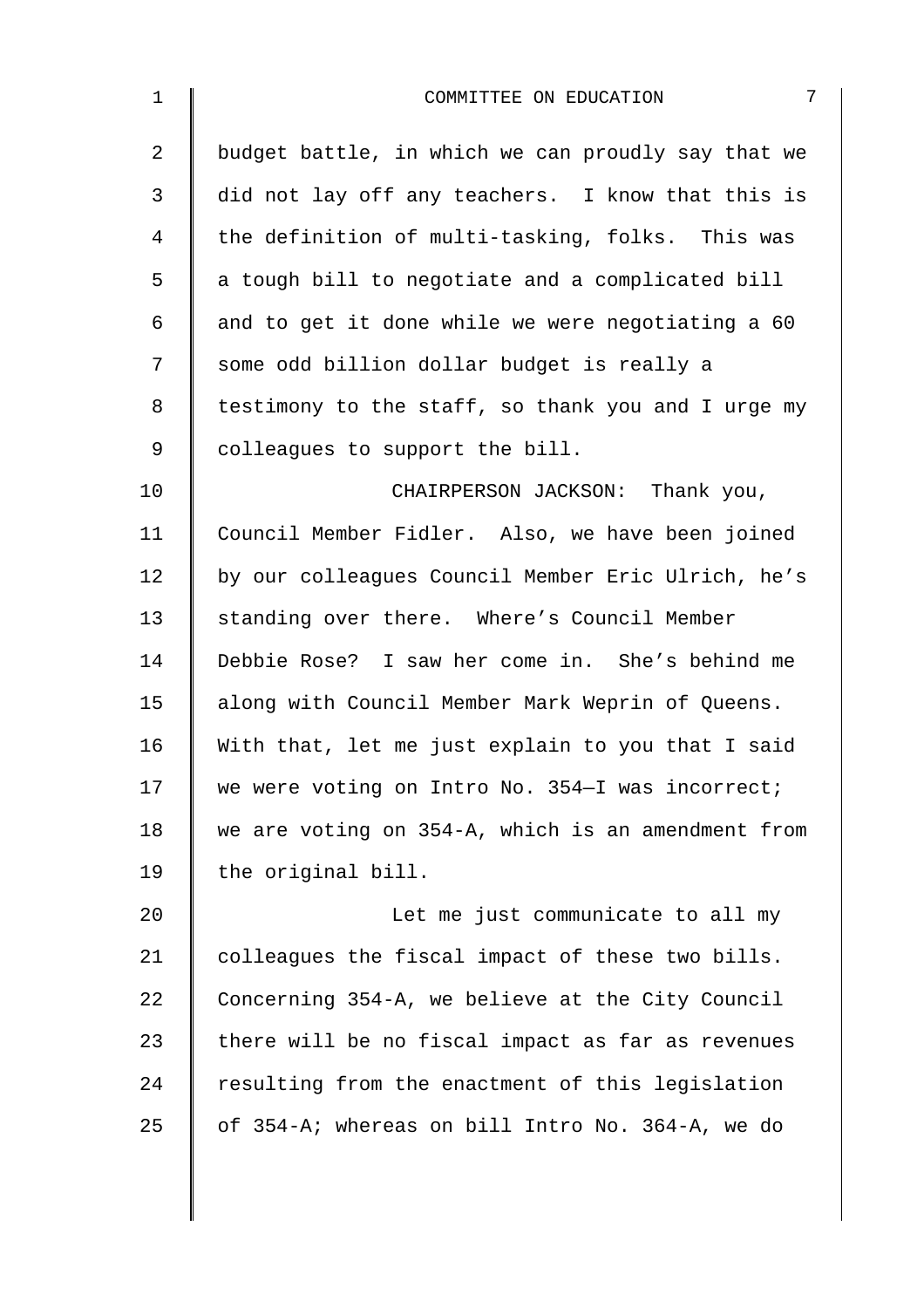| 1  | 8<br>COMMITTEE ON EDUCATION                        |
|----|----------------------------------------------------|
| 2  | not see any fiscal impact, but the Department of   |
| 3  | Education estimates a need to hire a research      |
| 4  | associate for total of \$89,104 annually. The      |
| 5  | Council believes the Department of Education can   |
| 6  | comply with this legislation using existing        |
| 7  | resources. We determined that there's no fiscal    |
| 8  | impact even though the Department of Education     |
| 9  | believes there is one. With that, if there are no  |
| 10 | questions from my colleagues, the Chair recommends |
| 11 | an aye vote on both bills. I'll ask the clerk to   |
| 12 | call the roll.                                     |
| 13 | CLERK: William Martin, Committee                   |
| 14 | Clerk, roll call vote in the Committee on          |
| 15 | Education. Council Member Jackson?                 |
| 16 | CHAIRPERSON JACKSON: [off mic]                     |
| 17 | CLERK: Barron?                                     |
| 18 | COUNCIL MEMBER BARRON: Aye.                        |
| 19 | CLERK: Fidler?                                     |
| 20 | COUNCIL MEMBER FIDLER: Yes.                        |
| 21 | CLERK: Vann?                                       |
| 22 | COUNCIL MEMBER VANN: [off mic]                     |
| 23 | CLERK: Garodnick?                                  |
| 24 | COUNCIL MEMBER GARODNICK: Aye.                     |
| 25 | CLERK: Vacca?                                      |
|    |                                                    |
|    |                                                    |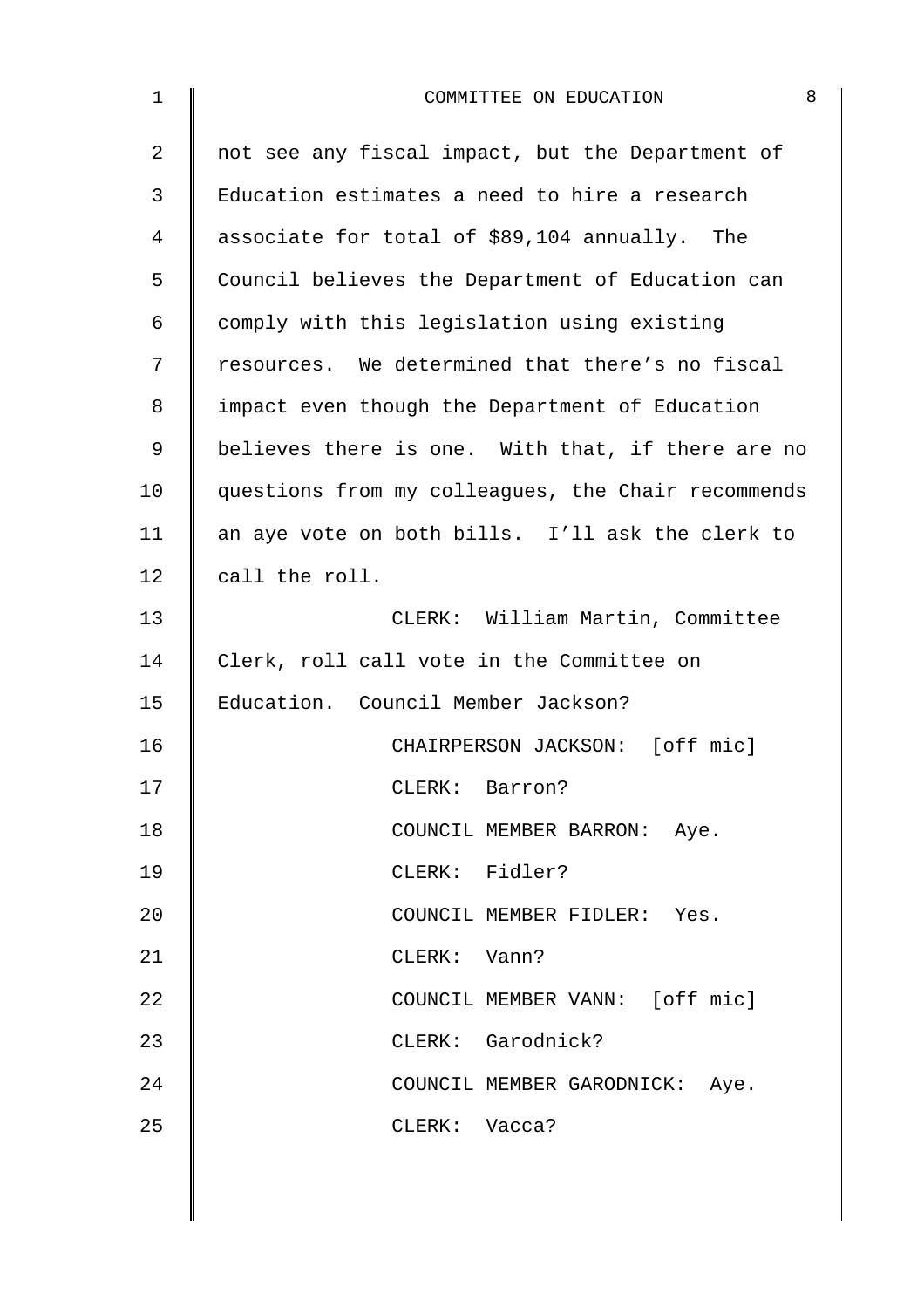| 1              | 9<br>COMMITTEE ON EDUCATION                       |
|----------------|---------------------------------------------------|
| $\overline{2}$ | COUNCIL MEMBER VACCA: I vote aye                  |
| 3              | and I'd like to have my name added to both bills. |
| 4              | CLERK: Chin?                                      |
| 5              | COUNCIL MEMBER CHIN: Aye.                         |
| $\epsilon$     | CLERK: Dromm?                                     |
| 7              | COUNCIL MEMBER DROMM: Aye.                        |
| 8              | CLERK: Koslowitz?                                 |
| 9              | COUNCIL MEMBER KOSLOWITZ: Aye.                    |
| 10             | CLERK: Rose?                                      |
| 11             | COUNCIL MEMBER ROSE: Aye.                         |
| 12             | CLERK: Weprin?                                    |
| 13             | COUNCIL MEMBER WEPRIN: Aye.                       |
| 14             | CLERK: Ulrich?                                    |
| 15             | COUNCIL MEMBER ULRICH: I vote aye                 |
| 16             | on all and I ask that my name be added to Intro   |
| 17             | 364.                                              |
| 18             | CLERK: Jackson?                                   |
| 19             | CHAIRPERSON JACKSON: I vote aye on                |
| 20             | all and from a fiscal impact, counsel had advised |
| 21             | me that the Department of Education, the \$89,000 |
| 22             | is for someone to deal with the statistics from   |
| 23             | both 354-A and 364-A, while the Council believes  |
| 24             | that they can do without hiring anyone else.      |
| 25             | Thank you. With that, the record will remain open |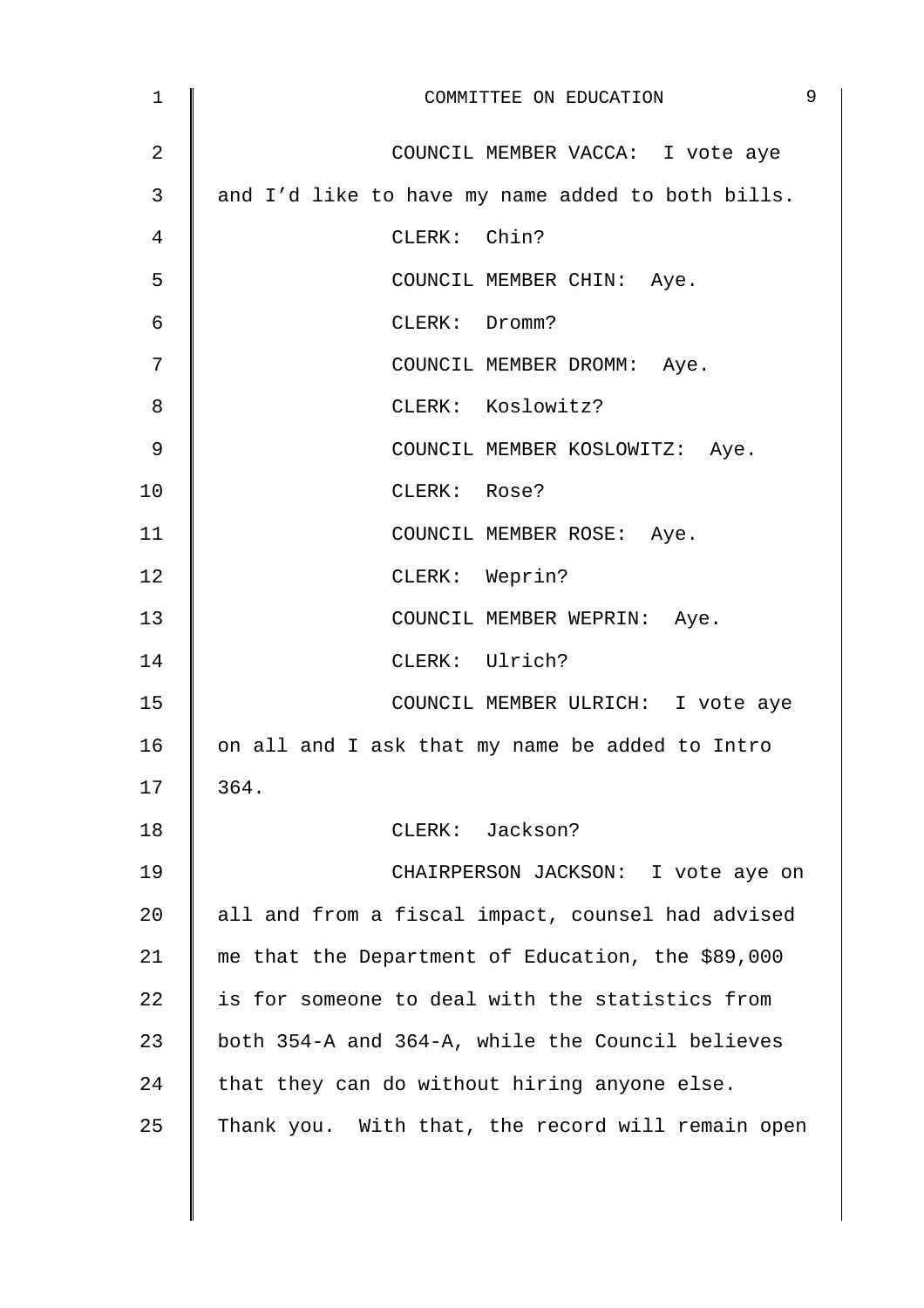| 10<br>COMMITTEE ON EDUCATION                       |
|----------------------------------------------------|
| for future votes of members that arrive for an     |
| additional 15 minutes. Thank you.                  |
| CLERK: By vote of 12 in the                        |
| affirmative, zero in the negative and no           |
| abstentions, item is adopted. Members please sign  |
| the Committee Reports. Thank you. Council Member   |
| Lappin?                                            |
| COUNCIL MEMBER LAPPIN: Aye.                        |
| CLERK: Ignizio?                                    |
| COUNCIL MEMBER IGNIZIO: Aye on                     |
| all.                                               |
| CLERK: The vote now stands at 14                   |
| in the affirmative. Council Member Levin?          |
| COUNCIL MEMBER LEVIN: Aye.                         |
| CLERK: The vote now stands at 15                   |
| in the affirmative. Council Member Cabrera?        |
| COUNCIL MEMBER CABRERA: Aye.                       |
| CLERK: The vote now currently                      |
| stands at 16 in the affirmative. Council Member    |
| Greenfield?                                        |
| COUNCIL MEMBER GREENFIELD: Aye.                    |
| CLERK: Final vote in the Committee                 |
| on Education is now 17 in the affirmative, zero in |
| the negative and no abstentions.                   |
|                                                    |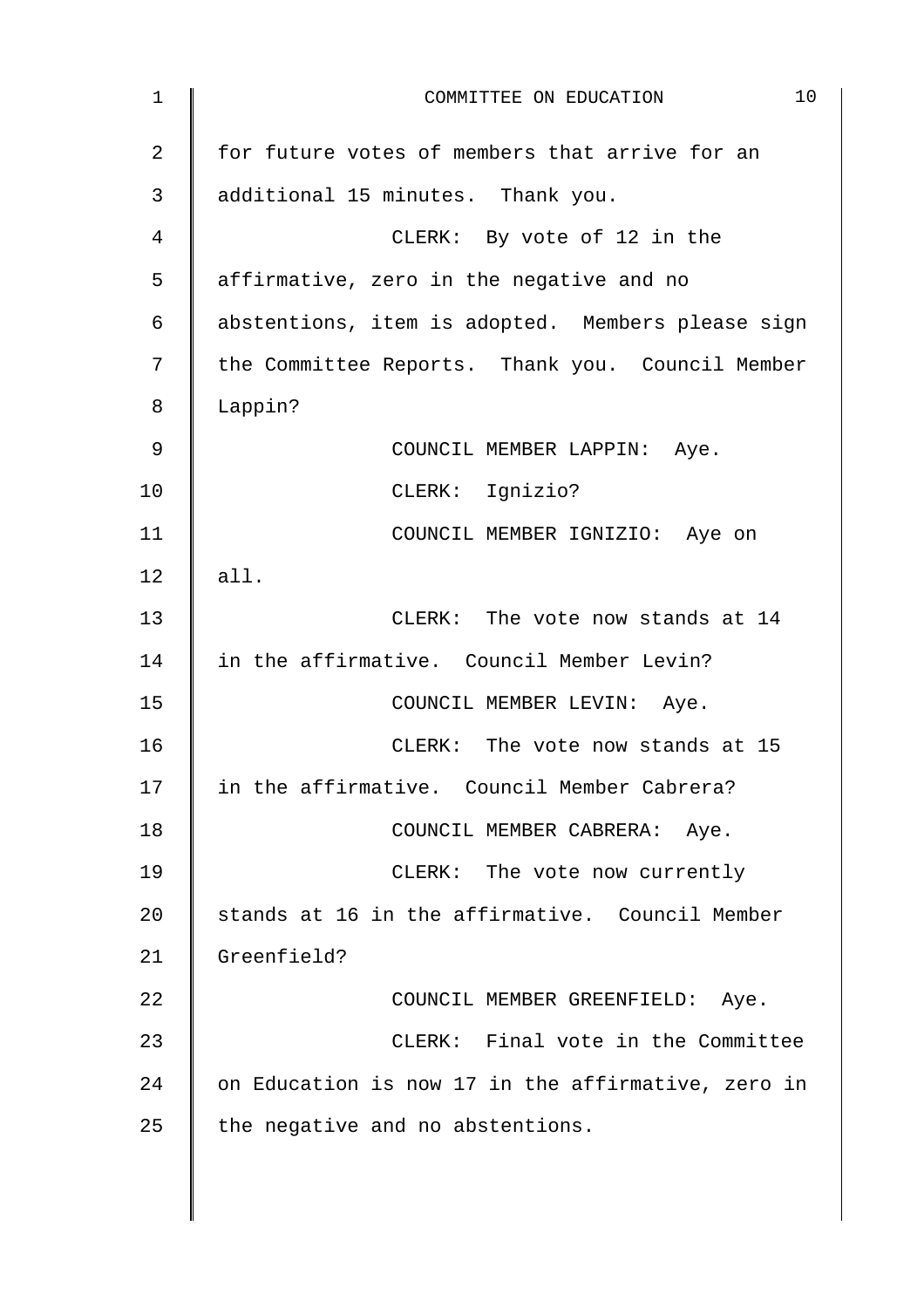| $\mathbf 1$    | 11<br>COMMITTEE ON EDUCATION                      |
|----------------|---------------------------------------------------|
| $\sqrt{2}$     | CHAIRPERSON JACKSON: The Education                |
| $\mathfrak{Z}$ | Committee hearing Intro 364-A and 354-A is hereby |
| $\overline{4}$ | adjourned at 11:15.                               |
| $\overline{5}$ | [gavel]                                           |
|                |                                                   |
|                |                                                   |
|                |                                                   |
|                |                                                   |
|                |                                                   |
|                |                                                   |
|                |                                                   |
|                |                                                   |
|                |                                                   |
|                |                                                   |
|                |                                                   |
|                |                                                   |
|                |                                                   |
|                |                                                   |
|                |                                                   |
|                |                                                   |
|                |                                                   |
|                |                                                   |
|                |                                                   |
|                |                                                   |
|                |                                                   |
|                |                                                   |